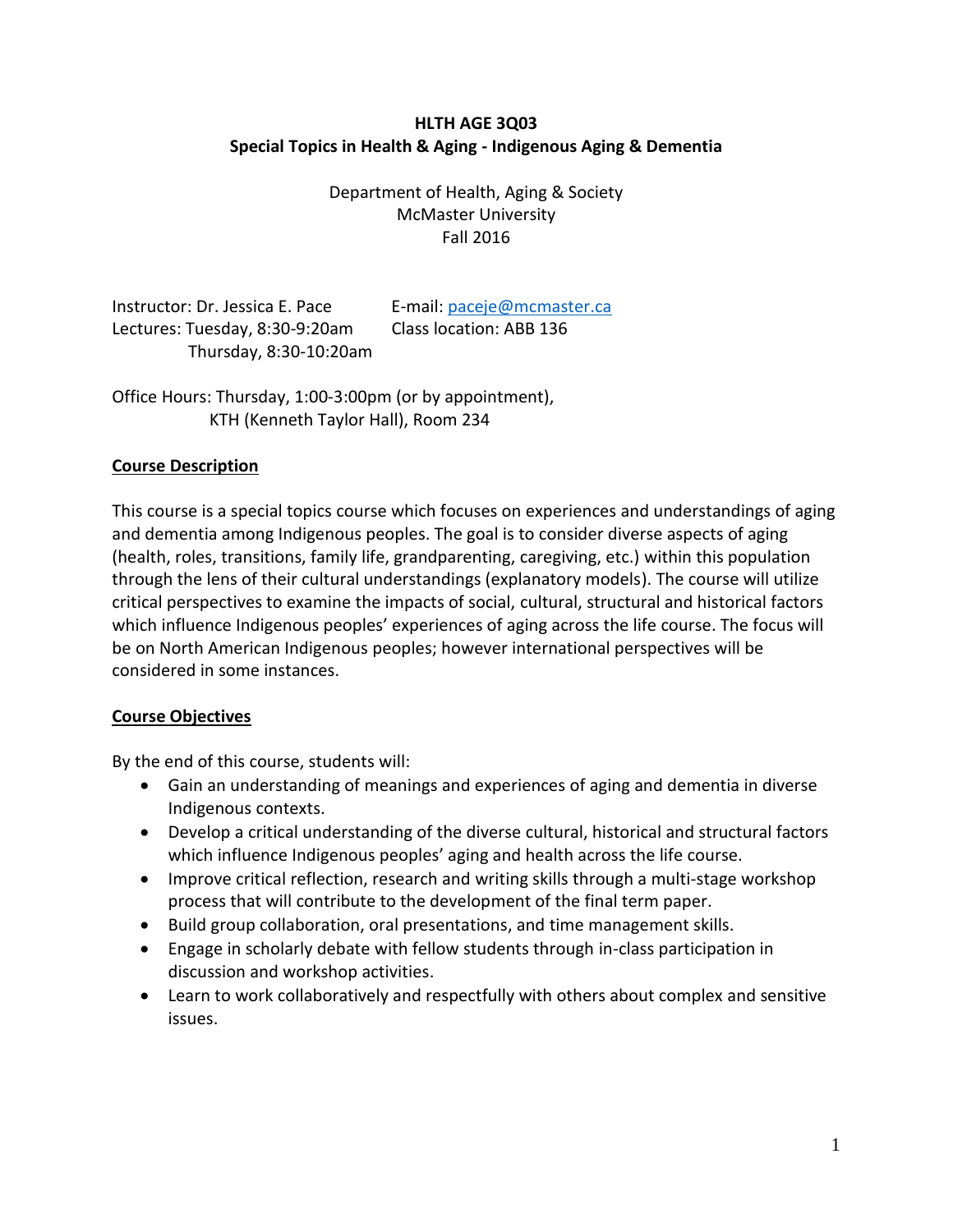# **Course Format & Method of Instruction**

This course will consist of lectures, group discussions, and in-class writing workshops. Interactive writing workshops and group discussions are built into the course to support the development of critical thinking, analytical, and writing skills. Students are expected to attend each class prepared to discuss the assigned readings and to actively participate in discussions and workshop sessions.

### **Required Readings**

Course readings are available online through the McMaster Library Electronic Database. Links to all readings will be provided on Avenue to Learn.

| Assessment                                  | Due Date                                | Weight             |
|---------------------------------------------|-----------------------------------------|--------------------|
| <b>Reflection Responses (x4)</b>            | Thurs., Sept. 15, 2016                  | 20%                |
|                                             | Thurs., Oct. 6, 2016                    |                    |
|                                             | Tues., Nov. 15, 2016                    |                    |
|                                             | Thurs., Nov. 24, 2016                   |                    |
| <b>Critical Reading Assignment **</b>       | Tues., Oct. 25, 2016                    | 20%                |
| or                                          | or                                      |                    |
| <b>Group Seminar Presentation</b>           | Dates to be assigned in class           |                    |
| <b>Paper Draft Development &amp; Peer</b>   | To be completed during class time.      | 20%                |
| <b>Review Portfolio</b>                     | Final portfolio due Tues., Dec. 6, 2016 |                    |
| <b>Final Paper</b>                          | Tues., December 6, 2016                 | 30%                |
| <b>Class Participation &amp; Attendance</b> | Ongoing                                 | 10%                |
|                                             |                                         | <b>TOTAL: 100%</b> |

### **Course Assessments**

### **Reflection Responses (x4) (Due: Sept. 15, Oct. 6, Nov. 15, & Nov. 24, 2016) – 20%**

Students will prepare four 250-300 word reflective papers in response to 1) the Photovoice activity and 2) each of the 3 guest lectures. One reflection response will be due in the course period following the Photovoice activity (September 15) and one response will be due in the course period following each guest lecture (October 6, November 15, and November 24). No outside research is required to complete these reflective assignments; however, you may find it useful to relate your reflections to class readings. In each reflective writing piece, I encourage you to consider some of the following:

- Your initial reaction to the activity or content. Are your impressions positive or negative? Why do you think this subject was presented? What are you thinking or feeling about the topic?
- What does/doesn't resonate with you? How does the topic fit or not fit with your beliefs and philosophies? Why? What do you like or dislike about the subject? Why? What do you hope to take away from this activity/presentation?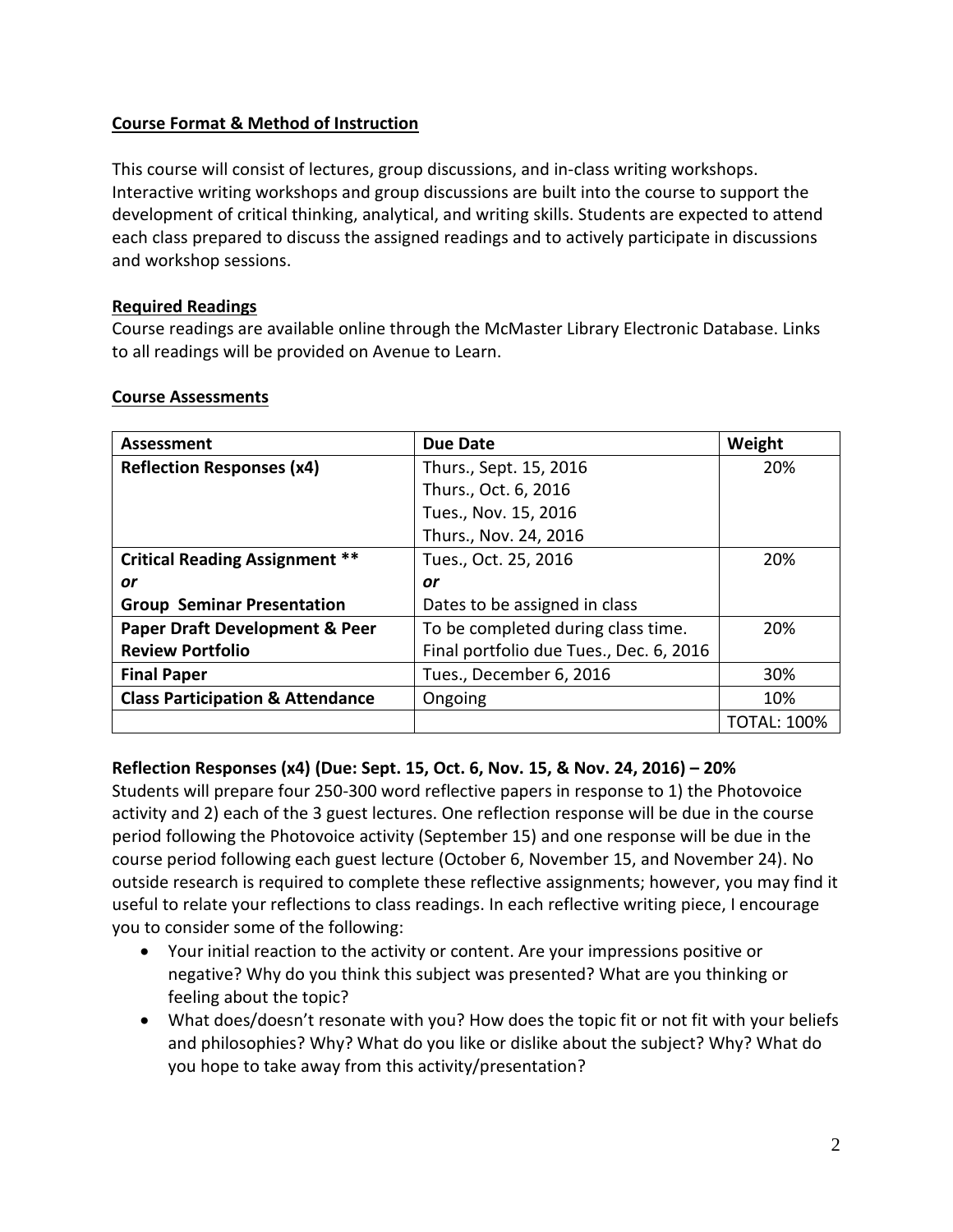- How is this relevant to your life? Do you have experience with this topic? If so, can you give examples? Have you previously considered the link between the topic and your life? If you have no examples of this topic in your life, can you think of reasons why not? How might this affect your thoughts, feelings and behaviours in the future? How could this knowledge help you to improve your own life? What have you learned from this? How has the subject affected you?
- Questions: What questions do you still have about the subject? What would be important to know? How could you find the answers?

More information, including assignment guidelines will be posted on Avenue to Learn during the first week of class.

### **Critical Reading Assignment (Due: Oct. 25, 2016) – 20%\*\***

Students will prepare a 4-5 page (double spaced, 1 inch borders, 12-point font) paper which will include a short summary of one of the assigned class readings and one related paper which you locate yourself which is not an assigned class reading. You will carry out a critical review of the two papers which may include a) contextualizing the papers in terms of historical, cultural and biographical contexts, b) evaluating the credibility, logic and impact of the arguments, c) comparing the approach and findings of the two papers and identifying strengths and weaknesses in these approaches, and/or d) examining your own personal response to the papers by reflecting on how they challenge your beliefs and values. More information, including assignment guidelines will be posted on Avenue to Learn during the first week of class.

### *OR*

### **Group Seminar Presentation (Dates to be assigned in class)**

Students will work in small groups (group size will be determined after class enrollment is finalized) to develop a presentation which critically evaluates the assigned readings for one class topic. They will develop a PowerPoint presentation to be presented in class and will be expected to lead a discussion, pose questions, and incorporate at least one source from outside the class readings. Students will sign up for their selected topic and presentation date during the third class of the term (Sept. 13). Seminar presentations will take place in the second half of the course. Once groups and seminar dates are selected, no changes will be permitted. Presentations are expected to be 25 minutes in length plus a 15 minute discussion period. The group will be responsible for providing a 1 page typed handout highlighting the key points of the presentation. Please note that all students in the seminar group will receive the same grade. More information, including assignment guidelines will be posted on Avenue to Learn during the first week of class.

\*\*The choice of Critical Reading Assignment or Group Seminar Presentations will be made as a group during the first class. Based on the option which is selected, the weekly schedule may be updated to accommodate the group seminar presentations.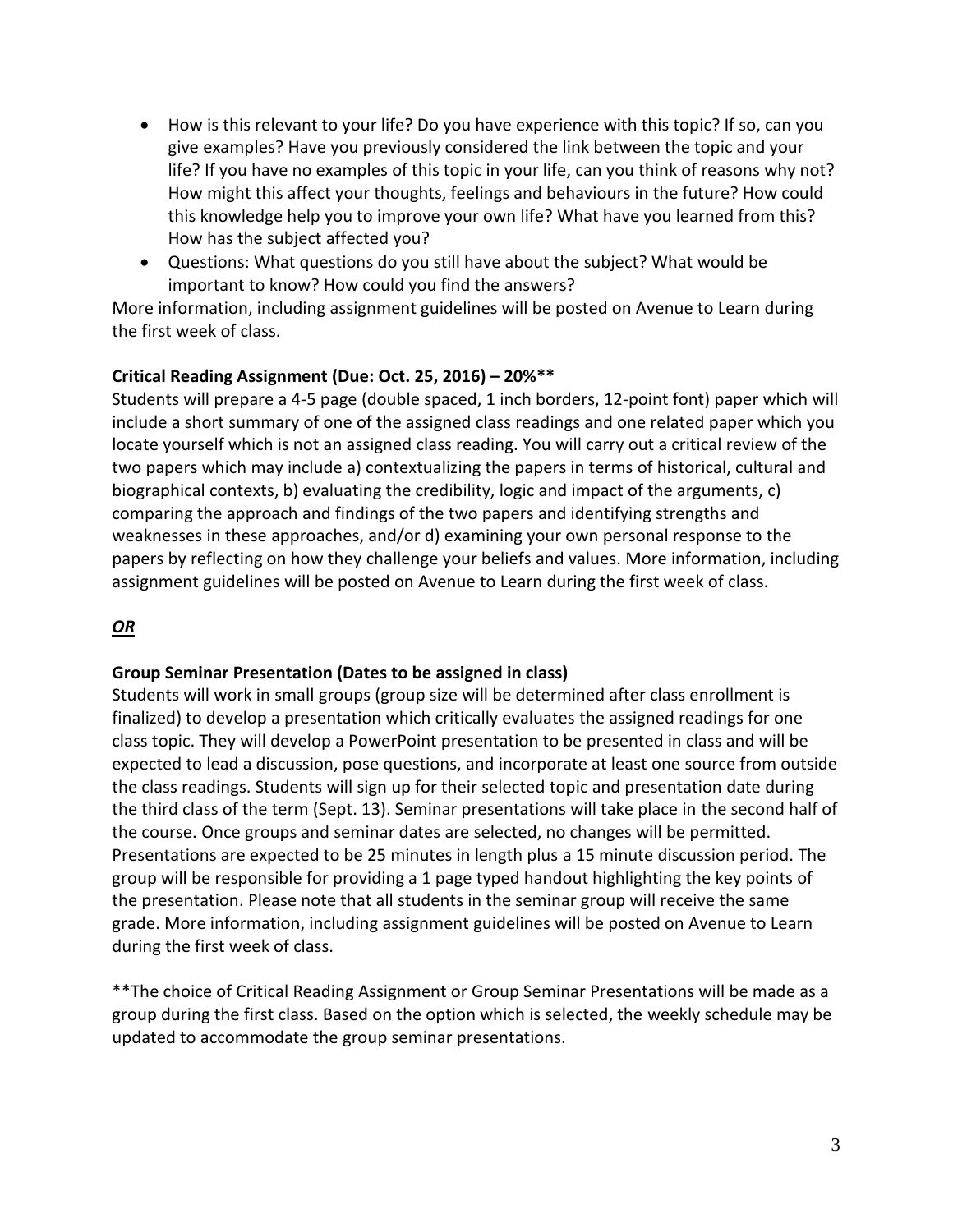### **Paper Draft Development and Peer Review Portfolio (Due: Ongoing) – 20%**

The purpose of this assessment is to work through various steps in researching and writing your final paper. Four in-class writing workshop days have been set aside to develop your research question/thesis statement, locate and assess appropriate sources, and peer edit other students' papers. You may be asked to complete minor tasks (i.e. searching for sources) outside of class prior to these workshop days. The final workshop day will involve a peer review and feedback component. You will be required to bring a draft of your final paper on this date (Nov. 29). Importantly, this assignment encourages you to start working on your paper early in the term, allowing you time to research, write, and revise your final paper. Your topic may relate to any issue related to aging or dementia among Indigenous peoples. You will be asked to save all of the work you complete in these workshops to submit as a portfolio alongside your final paper. More information, including assignment guidelines will be posted on Avenue to Learn during the first week of class.

### **Final Paper (Due: Dec. 6, 2016) – 30%**

The main assignment for this course is a research paper on a specific issue pertinent to aging and/or dementia among Indigenous peoples. Paper topics and certain paper components will be worked on in class prior to the due date during in-class writing workshops. The final paper may draw on course readings, however the use of additional references from outside of the course is expected. All sources should be referenced using APA style. The final paper should be between 10 and 12 pages in length (double spaced, 1 inch borders, 12-point font). Further instructions and the grading rubric will be reviewed in class and posted on Avenue to Learn.

### **Class Participation and Attendance (Ongoing) – 10%**

Participation will be based on attendance, preparedness (keeping up with readings), and participation in discussions, etc. Students are expected to attend all classes and actively contribute to class activities. Participation will be evaluated in terms of: consistency of participation, the constructive provision of peer feedback, and preparation of questions and comments during lectures and course activities.

| <b>Date</b>                 | <b>Topics</b>                | <b>Readings</b>                                                                                                                                                                                                             |
|-----------------------------|------------------------------|-----------------------------------------------------------------------------------------------------------------------------------------------------------------------------------------------------------------------------|
| Tues., Sept.<br>6, 2016     | Introduction & Syllabus      | <b>None</b>                                                                                                                                                                                                                 |
| Thurs.,<br>Sept, 8,<br>2016 | Indigenous Aging &<br>Health | Wilson, K., Rosenberg, M. W., Abonyi, S., &<br>Lovelace, R. (2010). Aging and Health: An<br>Examination of Differences between Older<br>Aboriginal and non-Aboriginal People. Canadian<br>Journal on Aging, 29(3), 369-382. |

**Week 11, 1997** 

**Course Schedule**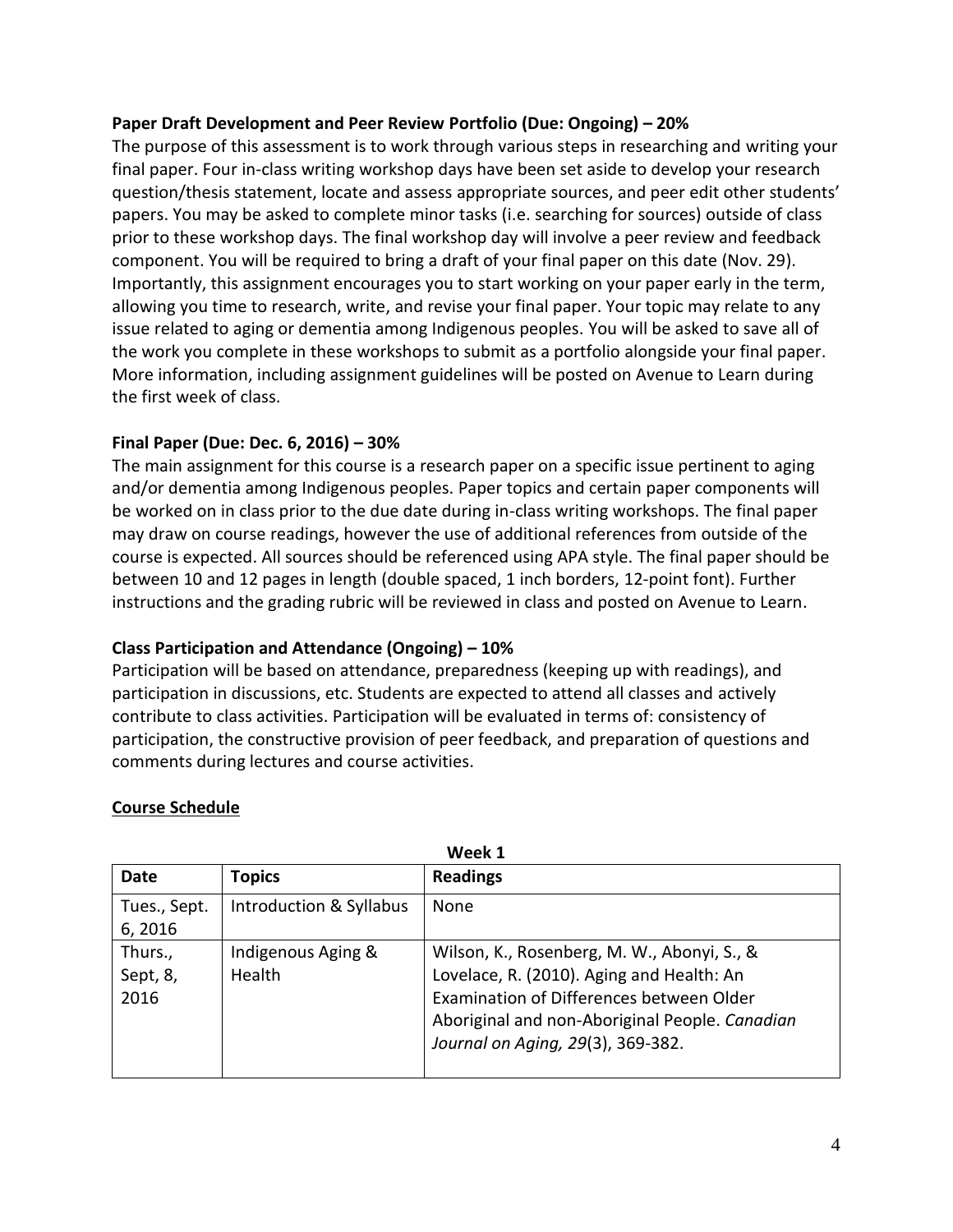| Loppie-Reading, C., & Wein, F. (2009). Health      |  |
|----------------------------------------------------|--|
| Inequalities and Social Determinants of Aboriginal |  |
| Peoples' Health. National Collaborating Centre for |  |
| Aboriginal Health.                                 |  |

| Date         | <b>Topics</b>       | <b>Readings</b>                                                                                                                                                                                      |
|--------------|---------------------|------------------------------------------------------------------------------------------------------------------------------------------------------------------------------------------------------|
| Tues., Sept. | Perceptions & Roles | None                                                                                                                                                                                                 |
| 13, 2016     |                     | Mini Photovoice activity to be completed in class                                                                                                                                                    |
| Thurs.,      | Perceptions & Roles | Baldridge, D. (2001). Indian Elders: Family                                                                                                                                                          |
| Sept. 15,    |                     | Traditions in Crisis. American Behavioral Scientist,                                                                                                                                                 |
| 2016         |                     | 44(9), 1515-1527.                                                                                                                                                                                    |
|              |                     | Steigelbauer, S.M. (1996). What is an Elder? What<br>do Elders do? First Nation Elders as Teachers in<br>Culture-Based Urban Organizations. The Canadian<br>Journal of Native Studies, 16(1), 37-66. |

### **Week 3**

| Date                         | <b>Topics</b>          | <b>Readings</b>                                                                                                                                                                |
|------------------------------|------------------------|--------------------------------------------------------------------------------------------------------------------------------------------------------------------------------|
| Tues., Sept.<br>20, 2016     | Mid-Life & Transitions | Loppie, C. (2005). Grandmothers' Voices: Mi'Kmaq<br>Women's Vision of Mid-Life Change. Pimatsiwin: A<br>Journal of Aboriginal and Indigenous Community<br>Health, 3(2), 46-78. |
|                              |                        | Meadowns, L.M., Thurston, W., Lagendyk, L.E.<br>(2005). Aboriginal Women at Midlife:<br>Grandmothers as Agents of Change. Canadian<br>Women Studies, 24(1), 159-165.           |
| Thurs.,<br>Sept. 22,<br>2016 | Successful Aging       | Baskin, C. & Davey, C.J. (2015). Grannies, Elders,<br>and Friends: Aging Aboriginal Women in Toronto.<br>Journal of Gerontological Social Work, 58(1):46-65.                   |
|                              |                        | Lewis, J. (2010). Successful Aging through the Eyes<br>of Alaska Natives. Journal of Cross-Cultural<br>Gerontology, 25(4), 385-396.                                            |

| Week 4                   |                               |                                                   |
|--------------------------|-------------------------------|---------------------------------------------------|
| Date                     | <b>Topics</b>                 | <b>Readings</b>                                   |
| Tues., Sept.<br>27, 2016 | <b>Writing Workshop #1</b>    | None                                              |
|                          | Thurs., Sept.   Family Life & | Fuller-Thomson, E. (2005). Canadian First Nations |
| 29, 2016                 | Grandparenting                | Grandparents Raising Grandchildren: A Portrait in |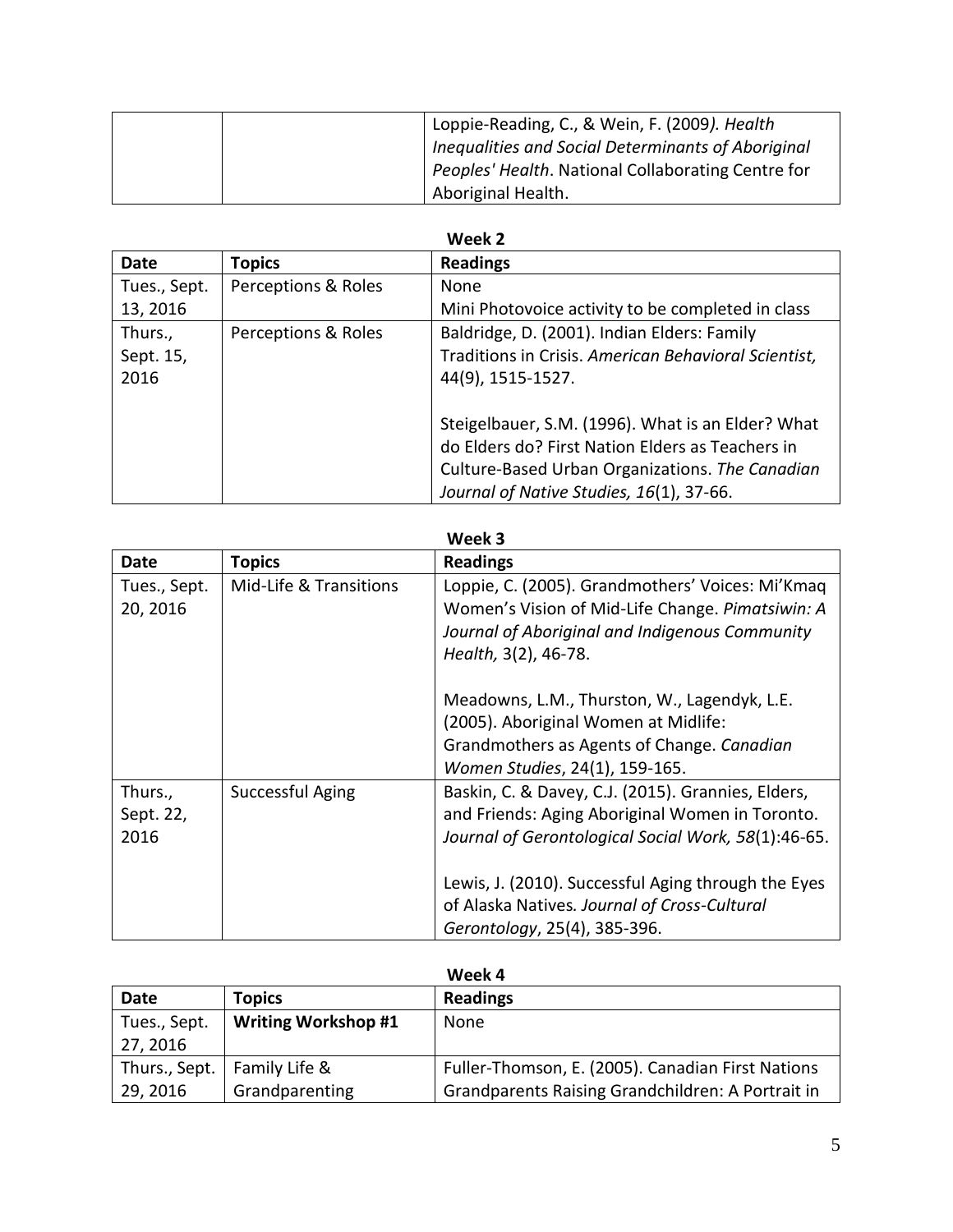|  | Resilience. International Journal of Human<br>Development, 60(4), 331-342.                                                                                                                                                                                          |
|--|---------------------------------------------------------------------------------------------------------------------------------------------------------------------------------------------------------------------------------------------------------------------|
|  | Cross, S.L., Day, A.G., & Byers, L.G. (2010).<br>American Indian Grand Families: A Qualitative<br>Study Conducted with Grandmothers and<br>Grandfathers Who Provide Sole care for their<br>Grandchildren. Journal of Cross-Cultural<br>Gerontology, 25(4), 371-383. |

| <b>Date</b>  | <b>Topics</b>                    | <b>Readings</b>                                     |
|--------------|----------------------------------|-----------------------------------------------------|
| Tues., Oct.  | <b>Guest Lecture: Laura</b>      | Jacklin, K.M., Walker, J.D., and Shawande, M.       |
| 4,2016       | <b>Warren, University of</b>     | 2013 The Emergence of Dementia as a Health          |
|              | Toronto                          | Concern among First Nations Populations in          |
|              | <b>Prevalence &amp; Rates of</b> | Alberta, Canada. Canadian Journal of Public         |
|              | Dementia among                   | Health, 104(1), e39-e44.                            |
|              | <b>Indigenous Peoples</b>        |                                                     |
|              |                                  | <b>TBD</b>                                          |
| Thurs., Oct. | Lifeways & Environment           | Samson, C. & Pretty, J. (2006). Environmental and   |
| 6, 2016      |                                  | Health Benefits of Hunting Lifestyles and Diets for |
|              |                                  | the Innu of Labrador. Food Policy, 31(6), 523-553.  |
|              |                                  |                                                     |
|              |                                  | Wilson, K. (2003). Therapeutic Landscapes and       |
|              |                                  | First Nations Peoples: An Exploration of Culture,   |
|              |                                  | Health and Place. Health and Place, 9(2), 83-93.    |

| Week 6       |                   |                 |
|--------------|-------------------|-----------------|
| <b>Date</b>  | <b>Topics</b>     | <b>Readings</b> |
| Tues., Oct.  | MIDTERM BREAK, NO | None            |
| 11, 2016     | <b>CLASSES</b>    |                 |
| Thurs., Oct. | MIDTERM BREAK, NO | None            |
| 13, 2016     | <b>CLASSES</b>    |                 |

| Week 7       |                                |                                                  |
|--------------|--------------------------------|--------------------------------------------------|
| <b>Date</b>  | <b>Topics</b>                  | <b>Readings</b>                                  |
| Tues., Oct.  | Research Profile: Aging &      | <b>TBD</b>                                       |
| 18, 2016     | <b>Transitions among</b>       |                                                  |
|              | Southern Labrador Inuit        |                                                  |
| Thurs., Oct. | <b>Cultural Perceptions of</b> | Lanting, S., Crossley, M., Morgan, D., & Cammer, |
| 20, 2016     | Dementia, Part 1.              | A. (2011). Aboriginal Experiences of Aging and   |
|              |                                | Dementia in a Context of Sociocultural Change:   |
|              |                                | Qualitative Analysis of Key Informant Group      |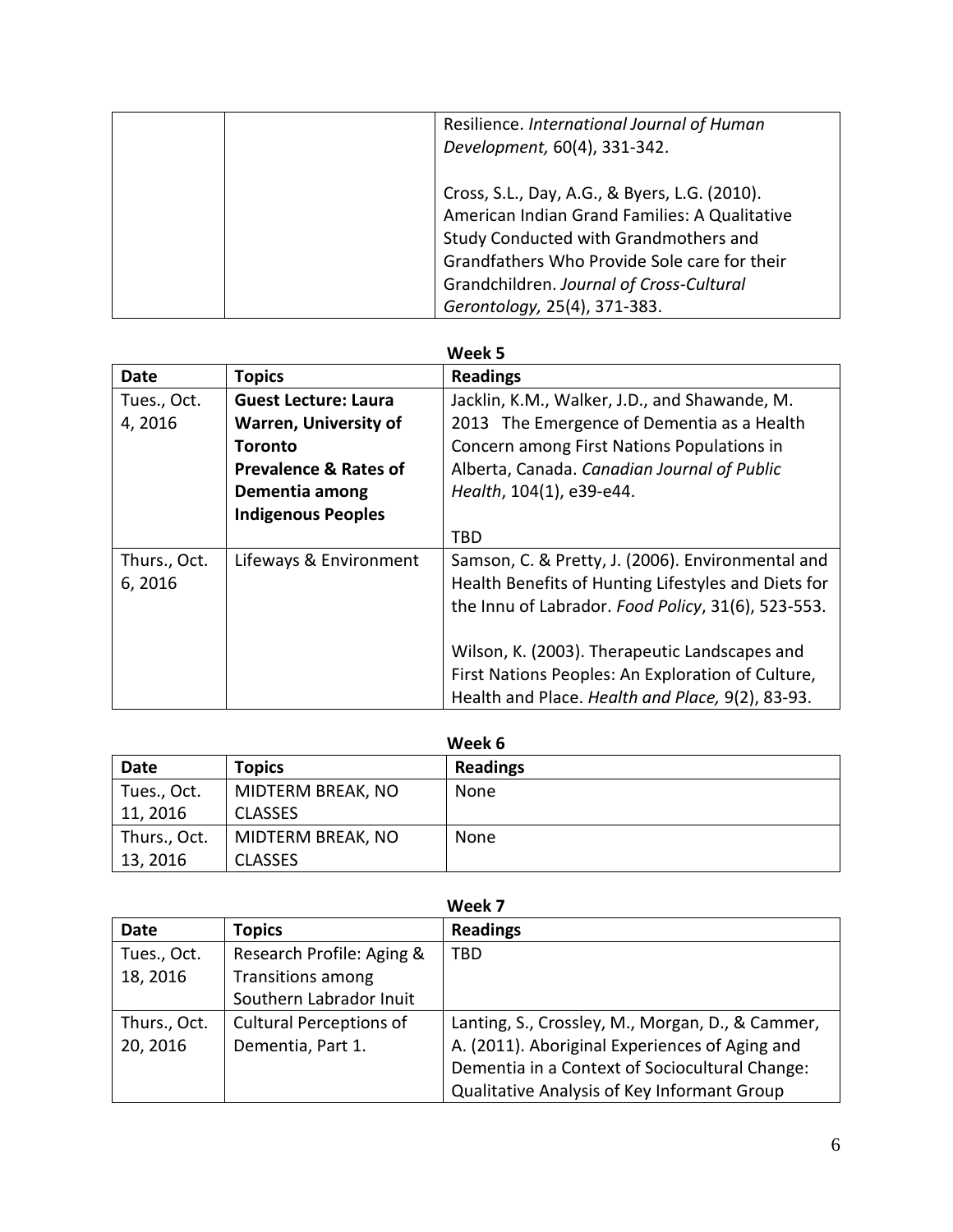| Interviews with Aboriginal Seniors. Journal of<br>Cross-Cultural Gerontology, 26(1), 103-117.                                                                                                                                                       |
|-----------------------------------------------------------------------------------------------------------------------------------------------------------------------------------------------------------------------------------------------------|
| Jervis, L. L., & Manson, S. M. (2002). American<br>Indians/Alaska Natives and Dementia. Alzheimer<br>Disease and Associated Disorders, 16(Supplement<br>2), S89-S95.                                                                                |
| Keightley, M. L., King, G. E., Jang, S. H., White, R.,<br>& Colantonio, A. (2011). Brain Injury from a First<br>Nations Perspective: Teachings from Elders and<br>Traditional Healers. Canadian Journal of<br>Occupational Therapy, 78(4), 237-245. |

| Week 8       |                                |                                                     |
|--------------|--------------------------------|-----------------------------------------------------|
| <b>Date</b>  | <b>Topics</b>                  | <b>Readings</b>                                     |
| Tues., Oct.  | <b>Risk &amp; Prevention</b>   | Pace, J., Jacklin, K., Warry, W. & Pitawanakwat, K. |
| 25, 2016     |                                | (In Press). Perceptions of Dementia Prevention      |
|              |                                | among Manitoulin Island First Nations. Hulko, et    |
|              |                                | al. (Eds.). Vancouver, BC: UBC Press.               |
|              |                                | Butler, R., Dwosh, E., Beattie, B.L., Guimond, C.,  |
|              |                                | Lombera, S., Brief, E., Illes, J., Sadovnick, A.D.  |
|              |                                | 2011 Genetic Counselling for Early-Onset Familial   |
|              |                                | Alzheimer Disease in a Large Aboriginal Kindred     |
|              |                                | from a Remote Community in British Columbia:        |
|              |                                | Unique Challenges and Possible Solutions. Journal   |
|              |                                | of Genetic Counseling, 20(2):136-142.               |
| Thurs., Oct. | <b>Cultural Perceptions of</b> | Henderson, J. N., & Henderson, L. C. (2002).        |
| 27, 2016     | Dementia, Part 2.              | Cultural construction of disease: A "Supernormal"   |
|              |                                | Construct of Dementia in an American Indian         |
|              |                                | Tribe. Journal of Cross-Cultural Gerontology, 17,   |
|              |                                | 197-212.                                            |
|              |                                | Hulko, W., Camille, E., Antifeau, E., Arnouse, M.,  |
|              |                                | Bachynski, N., & Taylor, D. (2010). Views of First  |
|              |                                | Nation Elders on Memory Loss and Memory Care        |
|              |                                | in Later Life. Journal of Cross-Cultural            |
|              |                                | Gerontology, 25(4), 317-342.                        |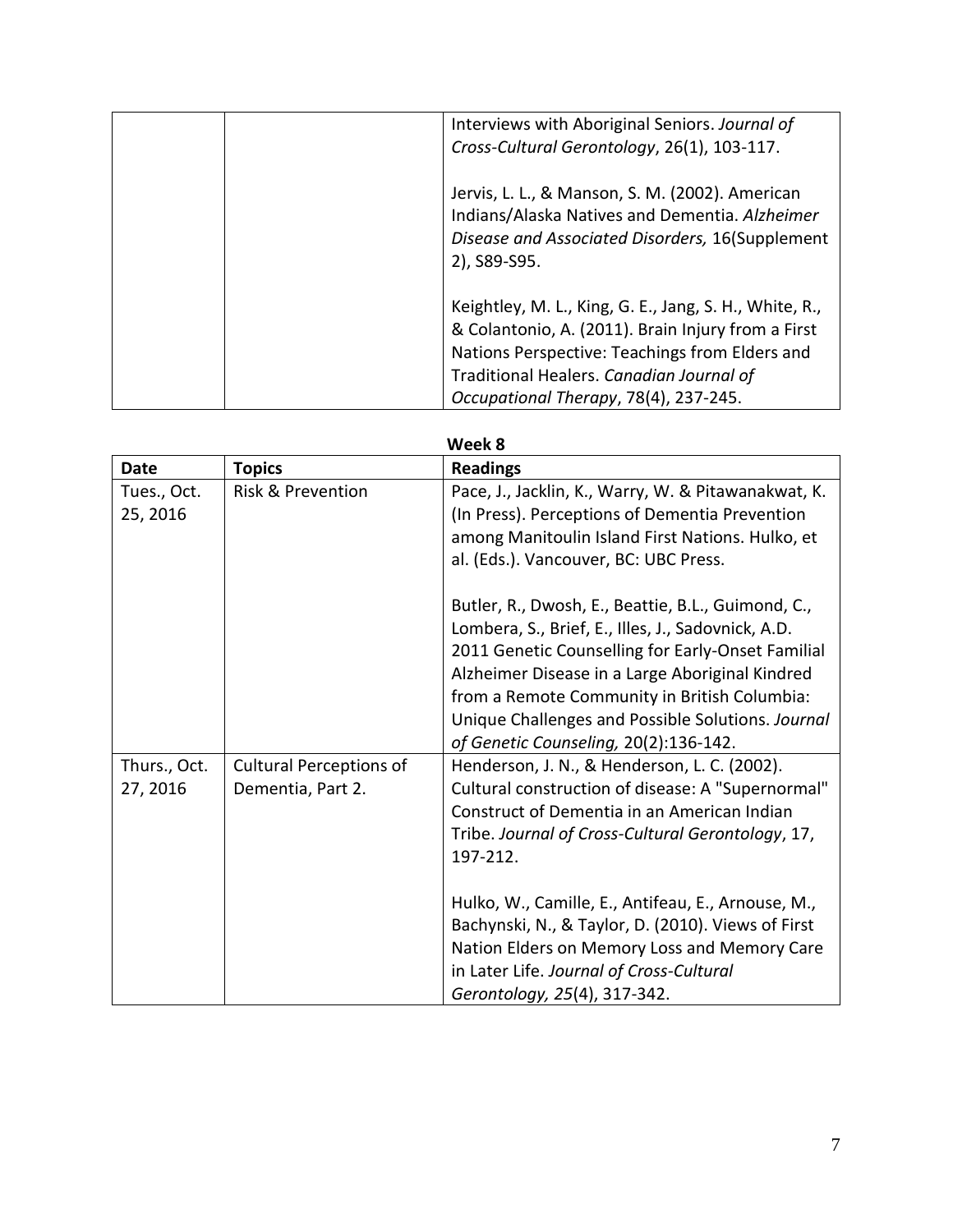| Week 9                 |                            |                                                                                                                                                                                                                                                                                                                                                                                                                                                                                                                                                                                                                                                                                                                                                                                                                                 |  |
|------------------------|----------------------------|---------------------------------------------------------------------------------------------------------------------------------------------------------------------------------------------------------------------------------------------------------------------------------------------------------------------------------------------------------------------------------------------------------------------------------------------------------------------------------------------------------------------------------------------------------------------------------------------------------------------------------------------------------------------------------------------------------------------------------------------------------------------------------------------------------------------------------|--|
| <b>Date</b>            | <b>Topics</b>              | <b>Readings</b>                                                                                                                                                                                                                                                                                                                                                                                                                                                                                                                                                                                                                                                                                                                                                                                                                 |  |
| Tues., Nov.<br>1,2016  | <b>Writing Workshop #2</b> | None                                                                                                                                                                                                                                                                                                                                                                                                                                                                                                                                                                                                                                                                                                                                                                                                                            |  |
| Thurs., Nov.<br>3,2016 | Diagnosis & Testing        | Griffin-Pierce, T., Silverberg, N., Connor, D., Jim,<br>M., Peters, J., Kaszniak, A., et al. (2008).<br>Challenges to the Recognition and Assessment of<br>Alzheimer's Disease in American Indians of the<br>Southwestern United States. Alzheimer's and<br>Dementia, 4, 291-299.<br>Hall, K. S., Hendrie, H. C., Rodgers, D. D., &<br>Prince, C. S. (1993). The Development of a<br>Screening Interview in Two Distinct Languages.<br>International Journal of Methods in Psychiatric<br>Research, 3, 1-28.<br>LoGuidice, D., Smith, K., Thomas, J.,<br>Lautenschlager, N. T., Almeida, O. P., Atkinson,<br>D., et al. (2006). Kimberley Indigenous Cognitive<br>Assessment Tool (KICA): Development of a<br>Cognitive Assessment Tool for Older Indigenous<br>Australians. International Psychogeriatrics, 18(2),<br>269-280. |  |

| Week 10                  |                                                                                                                                                               |                                                                                                                                                                                                                                                    |  |
|--------------------------|---------------------------------------------------------------------------------------------------------------------------------------------------------------|----------------------------------------------------------------------------------------------------------------------------------------------------------------------------------------------------------------------------------------------------|--|
| Date                     | <b>Topics</b>                                                                                                                                                 | <b>Readings</b>                                                                                                                                                                                                                                    |  |
| Tues., Nov. 8,<br>2016   | <b>Elder Abuse</b>                                                                                                                                            | Dumont-Smith, C. (2002) Aboriginal Elder Abuse<br>in Canada. Ottawa: Aboriginal Healing<br>Foundation.<br>Carson, D.K. (1995). American Indian Elder<br>Abuse: Risk and Protective Factors Among the<br>Oldest Americans. Journal of Elder Abuse & |  |
|                          |                                                                                                                                                               | Neglect, 7(1), 17-39.                                                                                                                                                                                                                              |  |
| Thurs., Nov.<br>10, 2016 | <b>Guest Lecture: Chelsea</b><br><b>Gabel, McMaster</b><br><b>University</b><br><b>Indigenous Health</b><br><b>Policy: Implications for</b><br><b>Seniors</b> | TBD                                                                                                                                                                                                                                                |  |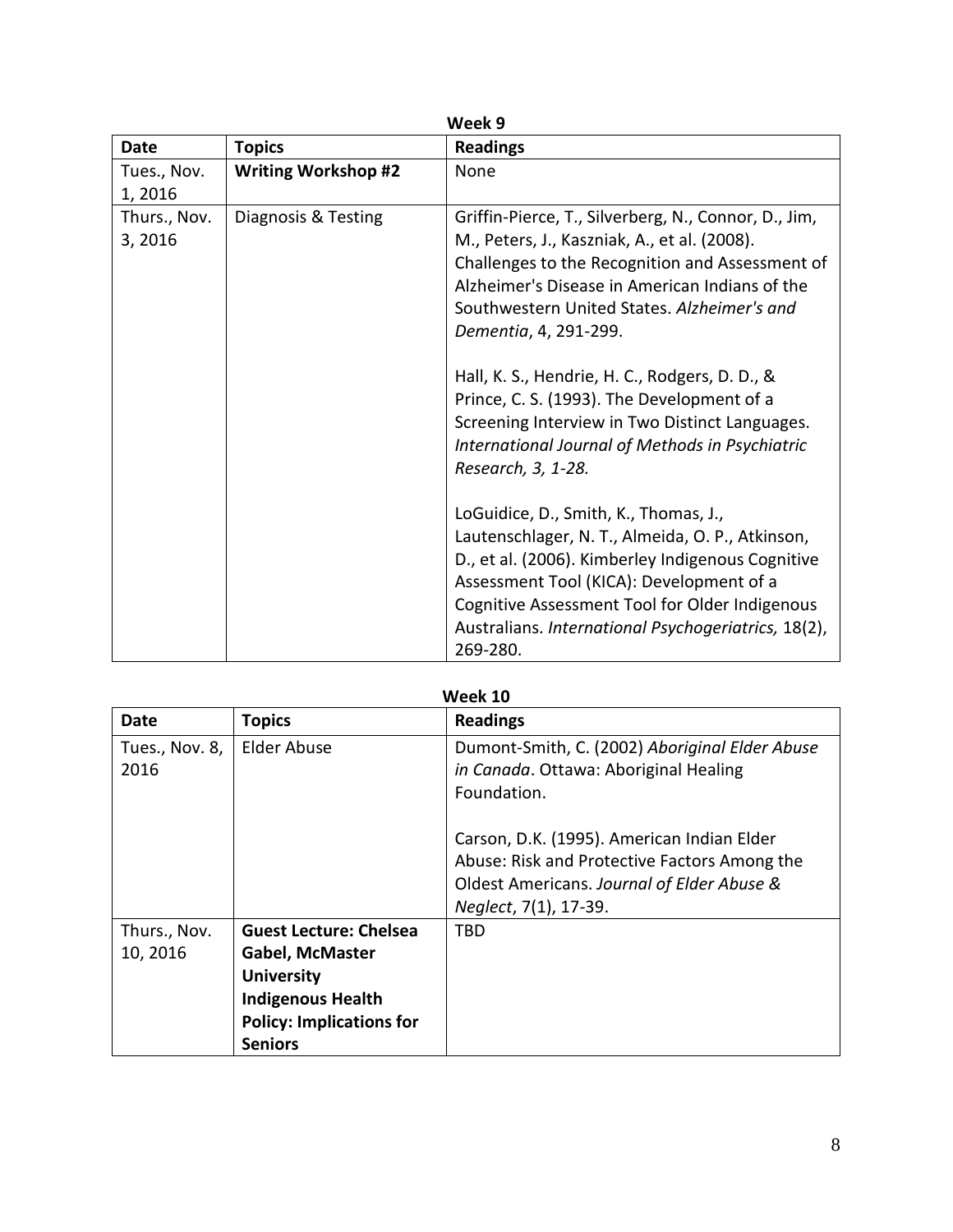| Week 11                  |                                   |                                                                                                                                                                                                                                                                                                                                                                                                        |  |
|--------------------------|-----------------------------------|--------------------------------------------------------------------------------------------------------------------------------------------------------------------------------------------------------------------------------------------------------------------------------------------------------------------------------------------------------------------------------------------------------|--|
| <b>Date</b>              | <b>Topics</b>                     | <b>Readings</b>                                                                                                                                                                                                                                                                                                                                                                                        |  |
| Tues., Nov.<br>15, 2016  | <b>Writing Workshop #3</b>        | None                                                                                                                                                                                                                                                                                                                                                                                                   |  |
| Thurs., Nov.<br>17, 2016 | Care & Caregiving $-$<br>Informal | Jacklin, K., Pace, J., Warry, W. (2015). Informal<br>Dementia Caregiving Among Indigenous<br>Communities in Ontario, Canada. Care<br>Management Journals, 16(2), 106-120<br>John, R., Hennessey, C. H., Dyeson, T. B., &<br>Garrett, M. D. (2001). Toward the<br>Conceptualization and Measurement of Caregiver<br>Burden Among Pueblo Indian Family Caregivers.<br>The Gerontologist, 41(2), 210-219. |  |
|                          |                                   | McMillan, F., Kampers, D., Traynor, V., & Dewing,<br>J. (2010). Person-centered care as caring for<br>country: An Indigenous Australian experience.<br>Dementia, 9(2), 163-167.                                                                                                                                                                                                                        |  |

| Wee | ж |  |
|-----|---|--|
|     |   |  |

| Week 12                  |                               |                                                                                                                                                                                                                                  |  |
|--------------------------|-------------------------------|----------------------------------------------------------------------------------------------------------------------------------------------------------------------------------------------------------------------------------|--|
| <b>Date</b>              | <b>Topics</b>                 | <b>Readings</b>                                                                                                                                                                                                                  |  |
| Tues., Nov.              | <b>Guest Lecture: Bernice</b> | TBD                                                                                                                                                                                                                              |  |
| 22, 2016                 | Downey, McMaster              |                                                                                                                                                                                                                                  |  |
|                          | <b>University</b>             |                                                                                                                                                                                                                                  |  |
|                          | <b>Topic: TBD</b>             |                                                                                                                                                                                                                                  |  |
| Thurs., Nov.<br>24, 2016 | Care & Caregiving -<br>Formal | Jervis, L.L., Jackson, M.Y., Manson, S.M.<br>2002 Need for, availability of, and barriers to<br>the provision of long-term care services for older<br>American Indians. Journal of Cross-Cultural<br>Gerontology, 17(4):295-311. |  |
|                          |                               | Finkelstein, S. A., Forbes, D. A., & Richmond, C. A.<br>M. (2012). Formal Dementia Care among First<br>Nations in Southwestern Ontario. Canadian<br>Journal on Aging, 31(3), 257-270.                                            |  |
|                          |                               | National Aboriginal Health Organization (NAHO).<br>(2009). Cultural Competency and Safety in First<br>Nations, Inuit and Metis Health Care. Ottawa:<br>National Aboriginal Health Organization.                                  |  |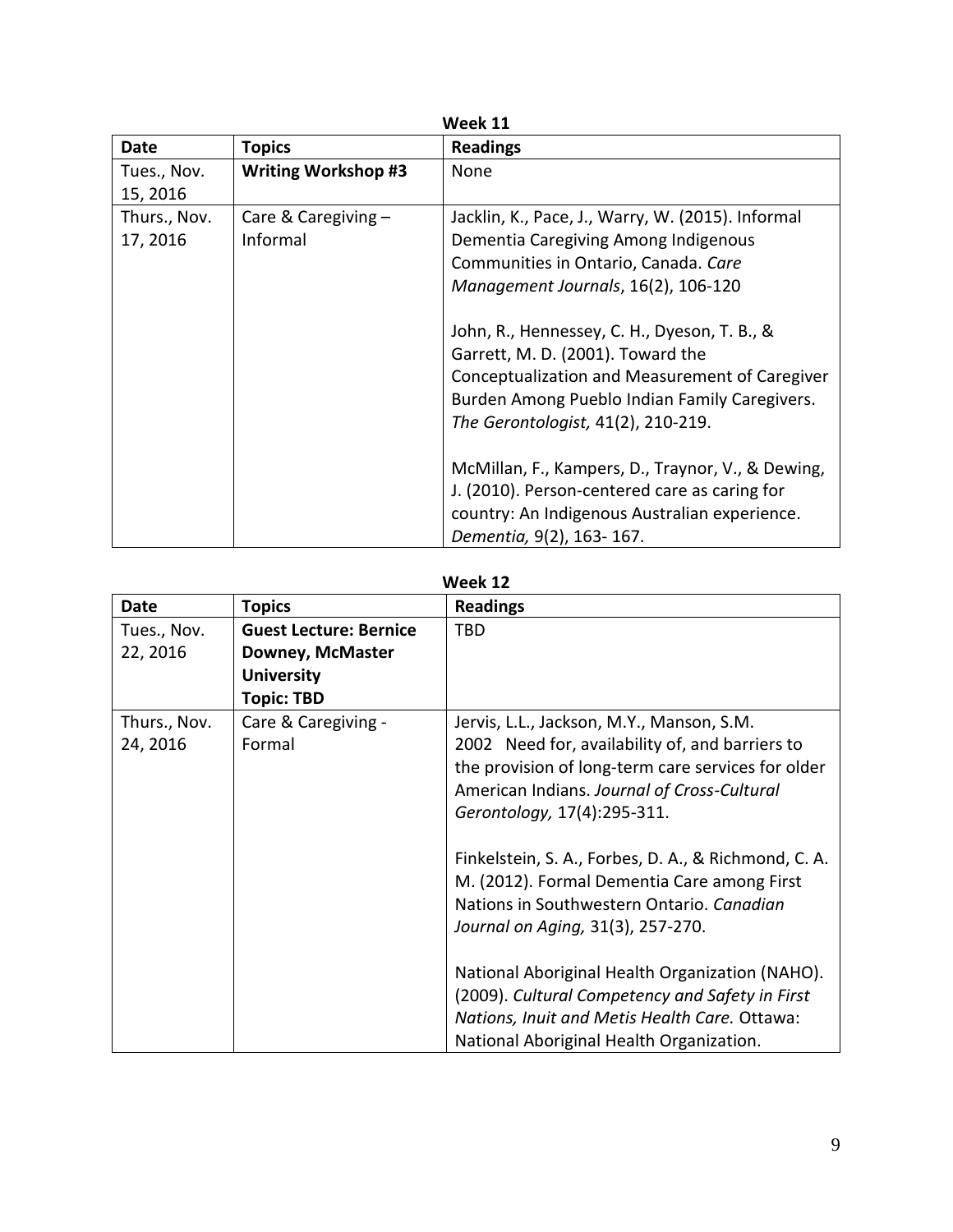| <b>Date</b><br><b>Readings</b><br><b>Topics</b>               |                                                                                                                                                                                                                                                                                                                                                                                                                                                                                                                                                                                                                                           |
|---------------------------------------------------------------|-------------------------------------------------------------------------------------------------------------------------------------------------------------------------------------------------------------------------------------------------------------------------------------------------------------------------------------------------------------------------------------------------------------------------------------------------------------------------------------------------------------------------------------------------------------------------------------------------------------------------------------------|
| <b>Writing Workshop #4</b><br>None<br>Tues., Nov.<br>29, 2016 |                                                                                                                                                                                                                                                                                                                                                                                                                                                                                                                                                                                                                                           |
| Thurs., Dec.<br>End of Life Issues<br>1,2016                  | Willis, J. (1999) Dying in Country: Implications of<br>Culture in the Delivery of Palliative Care in<br>Indigenous Australian Communities.<br>Anthropology & Medicine, 6(3), 423-435<br>Kelly, L. & Minty, A. (2007). End-of-Life Issues for<br>Aboriginal Patients: A Literature Review.<br>Canadian Family Physician, 53(9):1459-1465.<br>Hampton, M., Baydala, A., Bourassa, C., McKay-<br>McNabb, K., Plackso, C., Goodwill, K., McKenna,<br>B., McNabb, P., & Boekelder, R. (2010).<br>Completing the Circle: Elders Speak about End of<br>Life Care with Aboriginal families in Canada.<br>Journal of Palliative Care, 26(1), 6-14. |

| .    |                                   |                 |
|------|-----------------------------------|-----------------|
| Date | <b>Topics</b>                     | <b>Readings</b> |
|      | Tues., Dec. 6,   Course Wrap-Up & | None            |
| 2016 | Evaluation                        |                 |

# **Grading**

Grades for each course requirement will be added together at the end of the term. The final total will be translated into the following letter grade according to the grading system documented below:

# **McMaster University Grading Scale**

| Grade     | <b>Equivalent Grade Point</b> | <b>Equivalent Percentages</b> |
|-----------|-------------------------------|-------------------------------|
| $A+$      | 12                            | 90-100                        |
| A         | 11                            | 85-89                         |
| А-        | 10                            | 80-84                         |
| $B+$      | 9                             | 77-79                         |
| B         | 8                             | 73-76                         |
| <b>B-</b> |                               | $70 - 72$                     |
| $C+$      | 6                             | 67-69                         |
|           | 5                             | 63-66                         |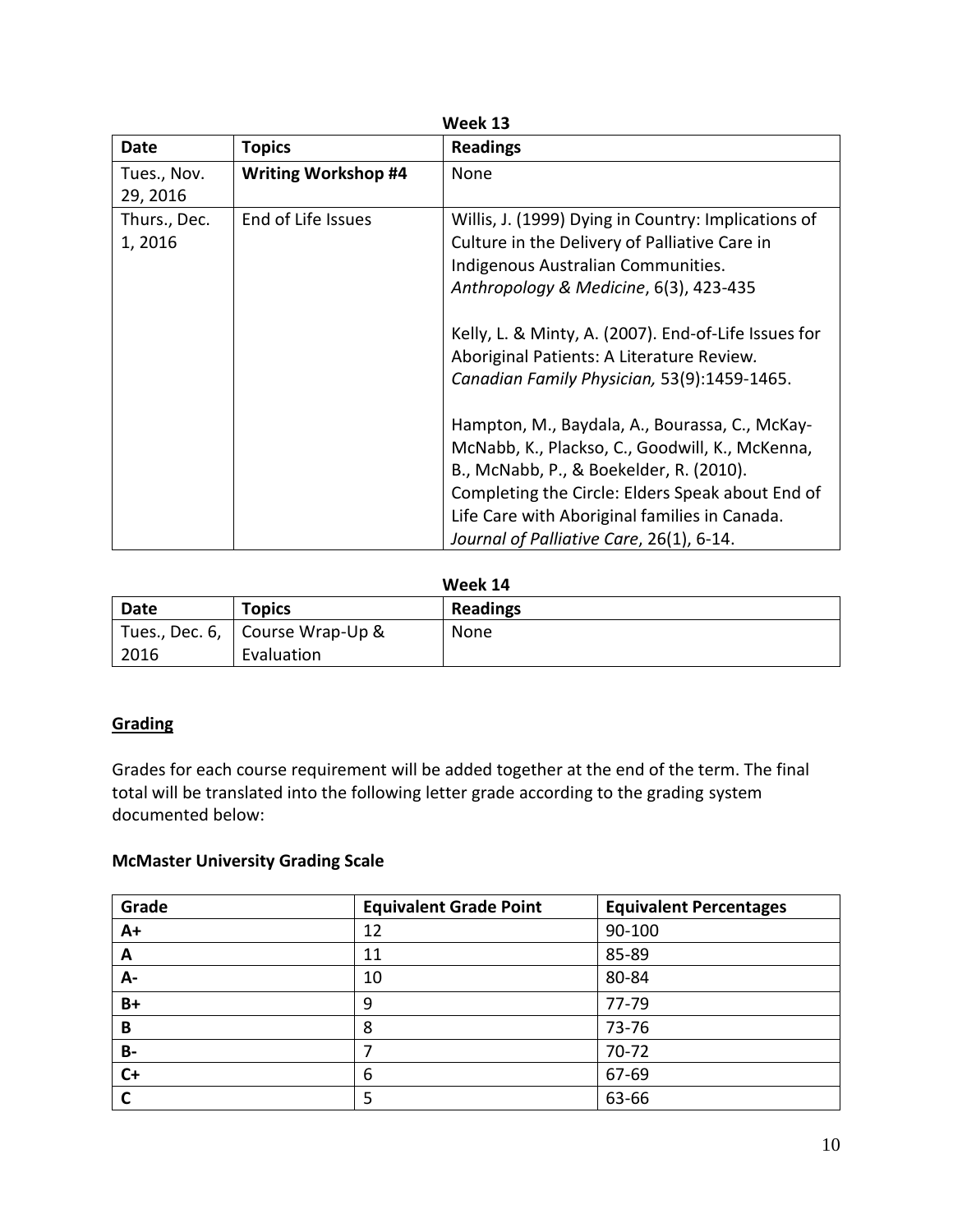| - C- | $\Delta$ | 60-62    |
|------|----------|----------|
| D+   |          | 57-59    |
| D    |          | 53-56    |
| D-   |          | $50-52$  |
|      | υ        | $0 - 49$ |

# **Policies & Procedures**

# **Class communication, E-mail & Office Hours**

You may contact me by e-mail at **paceje@mcmaster.ca.** Please include the course code (HLTH AGE 3Q03) in the subject line, and your full name and student number in the body of the email. I will respond to e-mails within 24 hours (excluding weekends and holidays). General questions that might be answered by other students should be posted in the discussion section of Avenue to Learn.

In the context of a university course, e-mail is a mode of professional communication. Please use proper etiquette when composing messages. For example, please provide a salutation (Dear Dr. Pace), use full sentences and proper punctuation, be polite, and refrain from using informal abbreviations.

**A note about e-mail:** If you have a complex question, it is often easier and more productive to discuss the question in person during office hours or in class instead of by e-mail. I am available for weekly office hours (Thursdays, 1-3pm, KTH 234) and am happy to meet at other times by appointment**.** 

**Faculty of Social Sciences E-mail Communication Policy***: Effective September 1, 2010, it is the policy of the Faculty of Social Sciences that all e-mail communication sent from students to instructors (including TAs), and from students to staff, must originate from the student's own McMaster University e-mail account. This policy protects confidentiality and confirms the identity of the student. It is the student's responsibility to ensure that communication is sent to the university from a McMaster account. If an instructor becomes aware that a communication has come from an alternate address, the instructor may not reply at his or her discretion.*

### **Computers & Cell Phones**

You are welcome to bring your laptop with you to class, but when in class you should only be using your word-processing program. Please keep all electronic social networking and texting out of the classroom. This behaviour is potentially disruptive to other students and can impact their learning experience. If necessary, I reserve the right to ask students who are breaking this policy to leave the classroom.

### **Submission of Assignments**

All written work is to be submitted in hard copy during the class period on the due date. Do not submit essays by e-mail and do not put them under the instructor's door. Late assignments will be penalized 3% per day (including weekends) up to one week past the due date, after which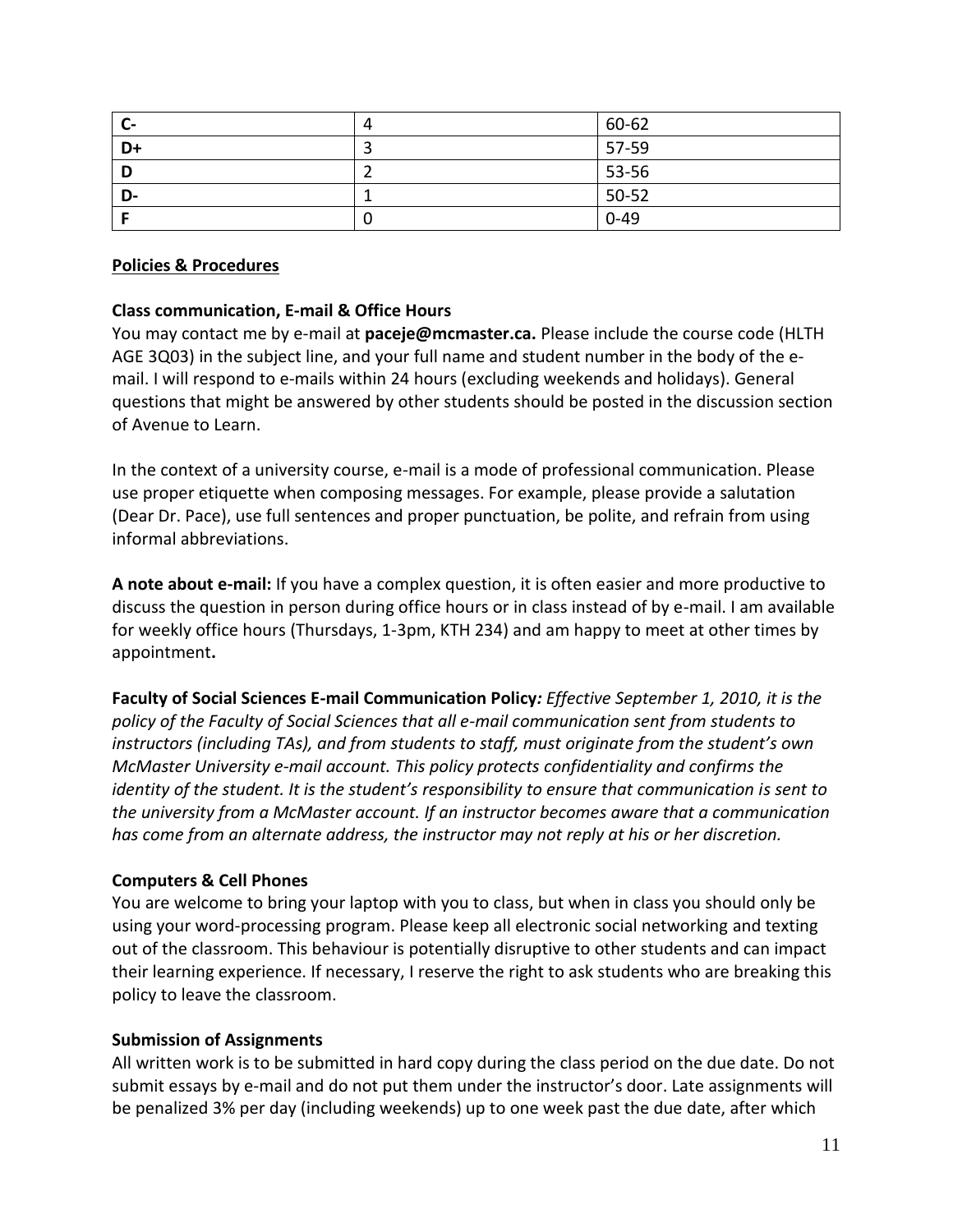time late submissions will not be accepted unless an extension has been granted. Late penalties will be waived if the office of the Associate Dean of Social Sciences notifies the instructor that you have submitted to that office the appropriate documentation to support your inability to submit the work by the due date.

IMPORTANT NOTE*: Please familiarize yourself with revisions to the university policy for the McMaster Student Absence Form (MSAF).*

### **Return of Assignments**

In accordance with regulations set out by the Freedom of Information and Privacy Protection Act, the University will not allow return of graded materials by placing them in boxes in departmental offices or classrooms so that students may retrieve their papers themselves. Tests and assignments must be returned directly to the student. The instructor will make arrangements for you to pick up your assignments in person during scheduled office hours. You may also provide the Professor with a stamped, self-addressed envelope for the return of assignments by mail.

### **Review of Marks**

A great deal of time and attention will be spent grading your assignments and effort will be made to provide clear feedback about your work. If you would like additional feedback, please book an appointment with the instructor. If you disagree with the mark you are given and wish to contest the grade assigned, you will need to indicate this to the instructor in writing. Please adhere to the following procedure: submit a one page, single-spaced, type-written letter to the instructor (hard copy only) which explains why you believe you deserve an improved mark. Use the grading rubric and example from your paper to support your argument. Please note that your instructor has the ability to *increase* or *decrease* your original assignment grade following a review of marks.

### **University Policies**

### **Academic Accommodation of Students with Disabilities**

Students who require academic accommodation must contact Student Accessibility Services (SAS) to make arrangements with a Program Coordinator. Academic accommodations must be arranged for each term of study. Student Accessibility Services can be contacted by phone 905- 525-9140 ext. 28652 or e-mail sas@mcmaster.ca. For further information, consult McMaster University's Policy for Academic Accommodation of Students with Disabilities.

If you require this information in an alternate/accessible format, please contact the Department of Health, Aging & Society at 905.525.9140 ext. 27227 or hasdept@mcmaster.ca

### **Academic Integrity**

You are expected to exhibit honesty and use ethical behaviour in all aspects of the learning process. Academic credentials you earn are rooted in principles of honesty and academic integrity.